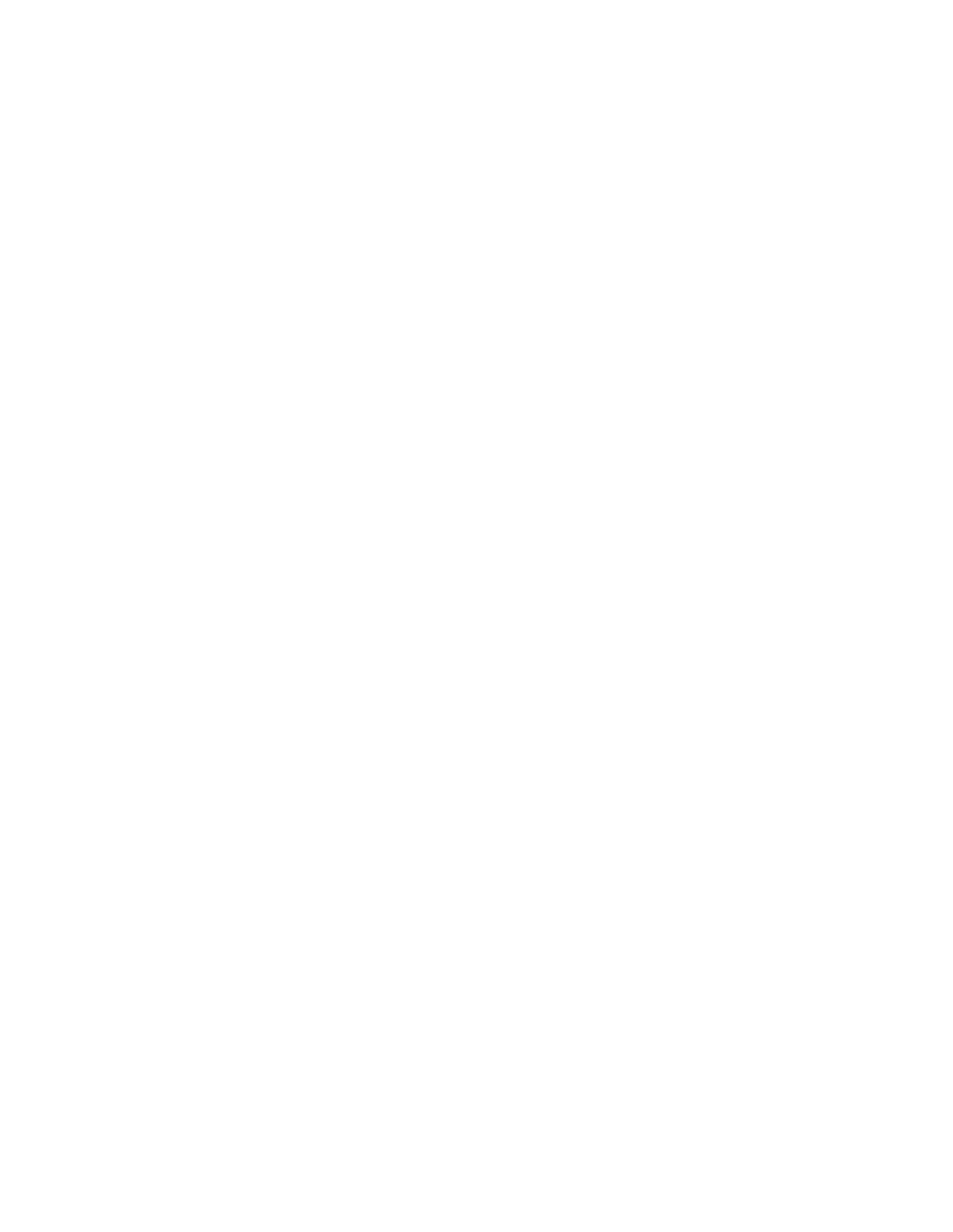

Patient Instruction HUS Medical Imaging Center Nuclear Medicine www.tutkimukseen.fi

|                       | Please fill in the form the day before the examination and bring it with you.                                                                                                                                                  |
|-----------------------|--------------------------------------------------------------------------------------------------------------------------------------------------------------------------------------------------------------------------------|
|                       |                                                                                                                                                                                                                                |
|                       |                                                                                                                                                                                                                                |
|                       | Weight: Meight: Meight: Meight: Meight: Meight: Meight: Meight: Meight: Meight: Meight: Meight: Meight: Meight: Meight: Meight: Meight: Meight: Meight: Meight: Meight: Meight: Meight: Meight: Meight: Meight: Meight: Meight |
|                       | Have you ever had an allergic reaction to contrast material in any previous contrast-                                                                                                                                          |
| enhanced scans?       |                                                                                                                                                                                                                                |
| $\Box$ yes            | $\Box$ no                                                                                                                                                                                                                      |
|                       | Have you had some surgery / endoscopic procedure / biopsy in the past six months?                                                                                                                                              |
| $\Box$ yes            | $\Box$ no                                                                                                                                                                                                                      |
|                       |                                                                                                                                                                                                                                |
|                       | Do you have any foreign objects in your body (made of metal):                                                                                                                                                                  |
|                       |                                                                                                                                                                                                                                |
|                       |                                                                                                                                                                                                                                |
|                       | Do you have, or have you had any of the following (check the box):                                                                                                                                                             |
| $\Box$ diabetes       | $\Box$ tuberculosis                                                                                                                                                                                                            |
| $\Box$ heart attack   | $\Box$ intestinal infection                                                                                                                                                                                                    |
| $\Box$ kidney disease |                                                                                                                                                                                                                                |
|                       |                                                                                                                                                                                                                                |
|                       |                                                                                                                                                                                                                                |